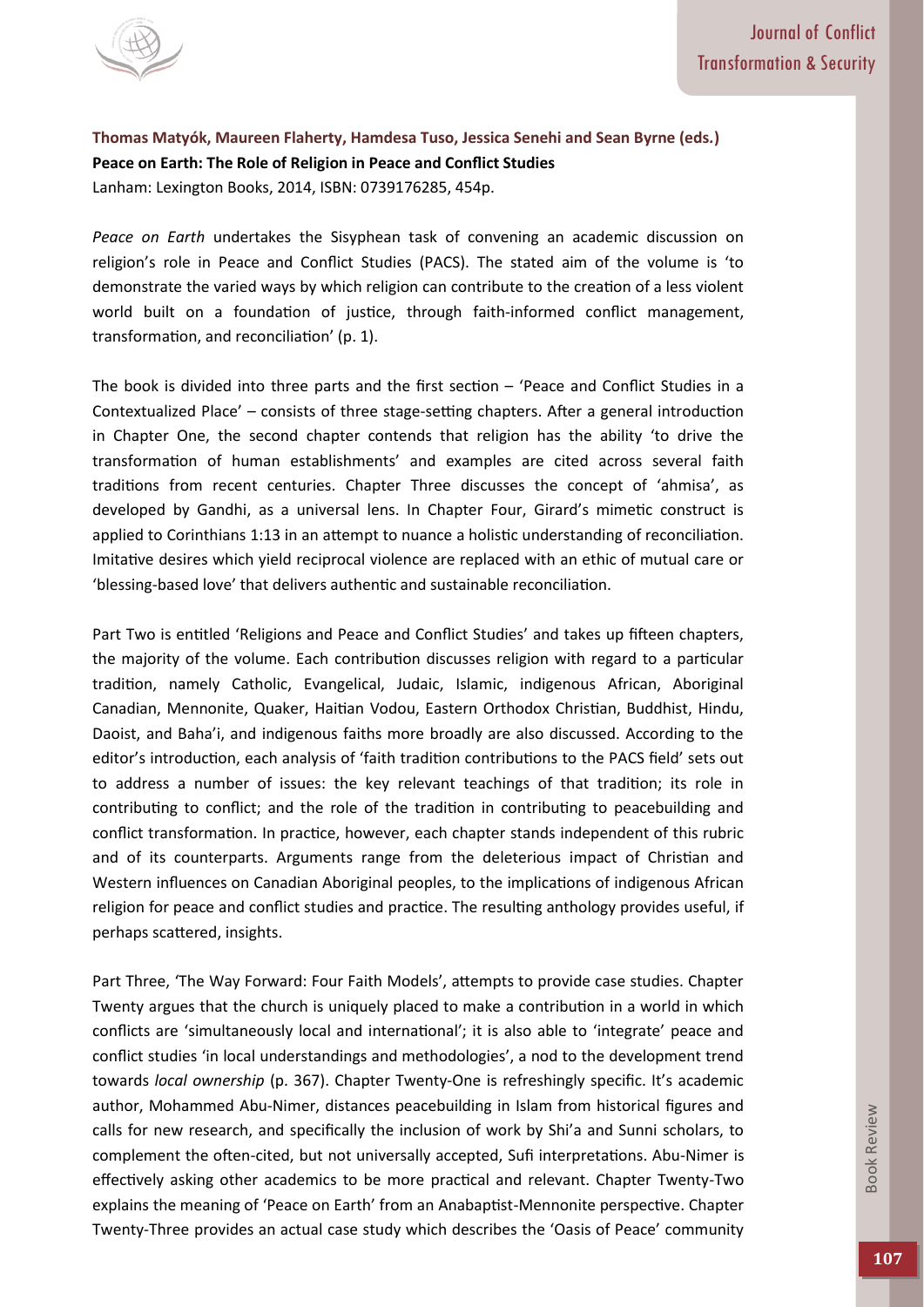

established by a Catholic priest to promote Jewish-Arab relations; this community is now evolving into the World Peace College. It is worth noting that, while the idea of including religion in Peace and Conflict Studies seems new, the 'Oasis of Peace' has existed since 1972. Twenty-nine authors contribute to the twenty-three chapters here, with two more editors joining their voices with one of the previous contributors in the conclusion. While each writes with a unique perspective, and multiple academic disciplines are represented alongside varied practitioner experiences, three overarching points of view emerge as the volume progresses. The brief conclusion uses an agnostic and pragmatic voice, observing that 'Religion is a human creation' and a potential source for peacebuilding, tolerance, and coexistence (p. 418). This echoes the introduction which advised readers that 'It is foolish to ignore what is' (p. 6). Throughout the book, some authors manage to voice this pragmatic view without condescension, while others cannot contain themselves.

A second point of view, distinct but not necessarily mutually exclusive from the pragmatic one mentioned above, is expressed in a tone that is more apologetic in the philosophical sense: it rationalises that 'all of the great religions instruct people to forgive, reconcile, be tolerant, help heal, and advocate for the greater good' (p. 419). This view is expressed by many of the book's authors and is more closely aligned with 'The Charter for Compassion', 'A Common Word', and universalist movements: pluralism is accepted as normative and is promoted. In appealing to universality, however, some authors overreach pragmatic boundaries to make claims like the argument that 'spirituality is that which animates reconciliation' (p. 58). This second perspective is also problematic because it ignores the reality that many religious actors practice exclusivist particularism.

The most helpful perspective emerges where these two outlooks converge. Authors following this third line of enquiry suggest that religion is part of our human social construct; they also recognise that 'faith based actors are increasingly active in peacemaking and peacebuilding' (p. 367). Actors for whom religious identity and practice are part and parcel of their daily lives are at the frontlines of violence prevention, conflict transformation, and active peacebuilding. Herein lies the rub: as the editors note, the academic and policy relevance of religion to PACS and peacebuilding is new, but the role of religion and religiously motivated actors in conflict settings is as old as recorded history.

Yet a third voice looms in the background, less audible, though implicit and occasionally explicit in several of the articles; it aligns with Western national interests in its commitment to religious freedom and the democratisation agenda. Cormier reacts against Western influence in a discussion of the Aboriginal peoples in Canada: 'The emphasis of Western ideals within popular forms of peacebuilding undermines the cultural traditions of local communities and promotes modern versions of the civilized/savage dichotomy' (p. 174). Creamer and Hrynkow, by contrast, elevate Clinton Bennett's 'goal of bringing about a global democratic future', for which religion is a resource (p. 17). To draw on Redekop (Chapter Four), such a future risk developing into a state of ontological mimesis, an escalating spiral of tensions that will play out as a clash of civilizations, even as the book would like to counter that notion. Promoting religious freedom also happens to be, at present, a well-funded agenda.